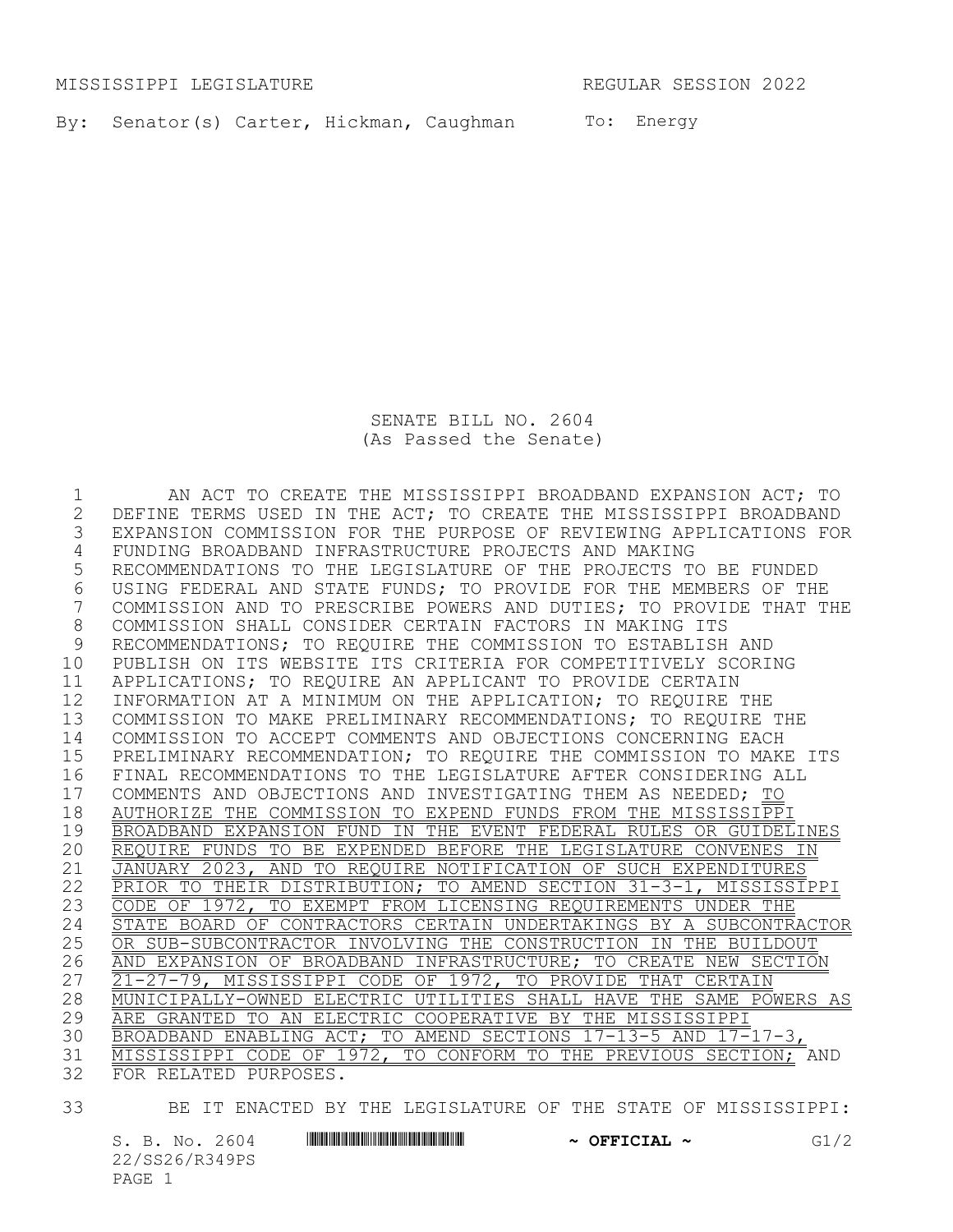**SECTION 1.** This act shall be known and may be cited as the "Mississippi Broadband Expansion Act."

**SECTION 2.** As used in this act:

 (a) "Applicant" means a private provider that has authorization to do business in this state and has demonstrated that it has the technical, financial, and managerial resources and experience to provide broadband services in the state to retail end users.

 (b) "Broadband service" means a retail fixed terrestrial service capable of delivering high-speed internet access at speeds of at least one hundred (100) megabits per second downstream and twenty (20) megabit per second upstream.

 (c) "Commission" means the Mississippi Broadband Expansion Commission created in Section 3 of this act.

 (d) "Deployed" means, with respect to availability of broadband service at a location. Broadband service is considered to be deployed at a location when the person or entity has access regardless of whether a person or entity subscribes to the broadband service at the location.

 (e) "Eligible broadband service provider" means any company, firm, corporation, limited liability company, partnership, or association that either has been providing broadband service to at least one hundred (100) residences and businesses in Mississippi for at least three (3) consecutive years, or is an electric power association's broadband affiliate

S. B. No. 2604 **\*\*\* ASSEMBLE ASSESSED ASSESSED ASSESSED ASSESSED ASSESSED ASSESSED ASSESSED ASSESSED ASSESSED ASSESSED ASSESSED ASSESSED AND <b>ASSESSED ASSESSED ASSESSED ASSESSED ASSESSED** AND **ASSESSED ASSESSED ASSESSED AS** 22/SS26/R349PS PAGE 2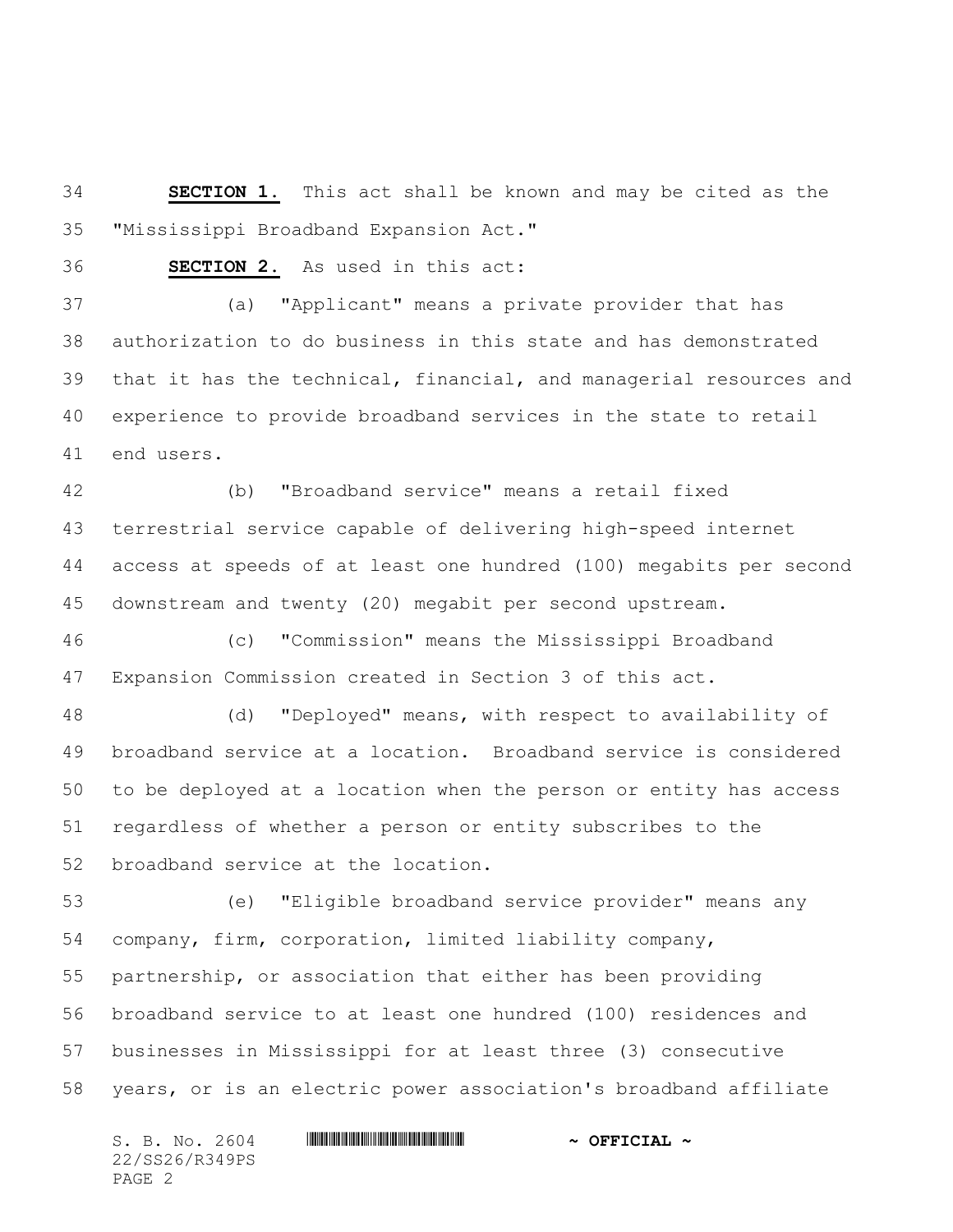operating pursuant to Section 77-17-1 et seq.; or has demonstrated financial, technical, and operational capability in building and operating a broadband network.

 (f) "Eligible project" means a discrete and specific project located in an unserved or underserved area of the state seeking to provide broadband services to residences, businesses, and community institutions not currently available for service in accordance with the applicable federal guidelines.

 (g) "Shapefile" means a digital storage format containing geospatial or location-based data and attribute information regarding the availability of broadband internet access service, and that can be viewed, edited, and mapped in geographic information system software.

 **SECTION 3.** (1) There is hereby created a Mississippi Broadband Expansion Commission for the purpose of reviewing applications for projects to provide broadband access in unserved or underserved areas using the Mississippi Broadband Expansion Fund created pursuant to this act. The commission shall be composed of the following five (5) members:

 (a) Three (3) members to be appointed by the Governor with the advise and consent of the Senate; and

 (b) Two (2) members to be appointed by the Lieutenant Governor with the advise and consent of the Senate.

22/SS26/R349PS PAGE 3

## $S. B. No. 2604$  **. Suppose the set of the set of**  $\sim$  **OFFICIAL**  $\sim$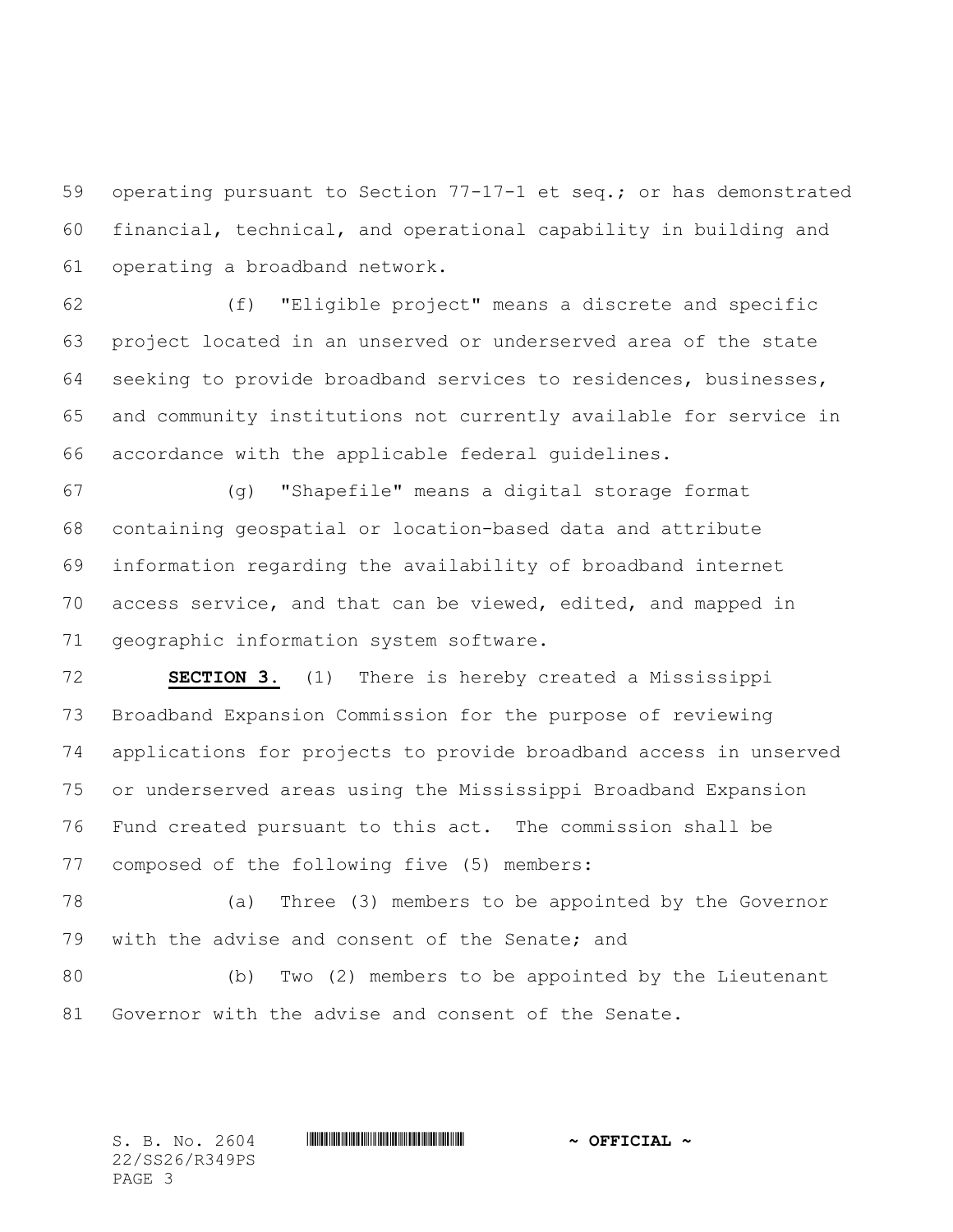The commission shall review applications and shall provide recommendations on which projects should be funded to the Legislature on or before December 31 of each year.

 Members of the commission shall be reimbursed for expenses in the manner and amount specified in Section 25-3-41 and shall be entitled to receive per diem compensation as authorized in Section 25-3-69.

 Members shall not be currently employed or affiliated with any company, firm, corporation, limited liability company, partnership, or association that will provide broadband service.

 (2) Appointments to the commission shall be made within thirty (30) days of the effective date of this act. At the first meeting, the commission shall elect from among its membership a chairman, a vice chairman and any other officers determined to be necessary, and shall adopt rules for transacting business and keeping records.

 (3) A majority of the members of the commission shall constitute a quorum. In the adoption of rules, resolutions and reports, and in the election of a chairman, vice chairman and any 101 other officers determined to be necessary, an affirmative vote of a majority of the members present shall be required.

 (4) It shall be the duty and responsibility of the commission to:

22/SS26/R349PS PAGE 4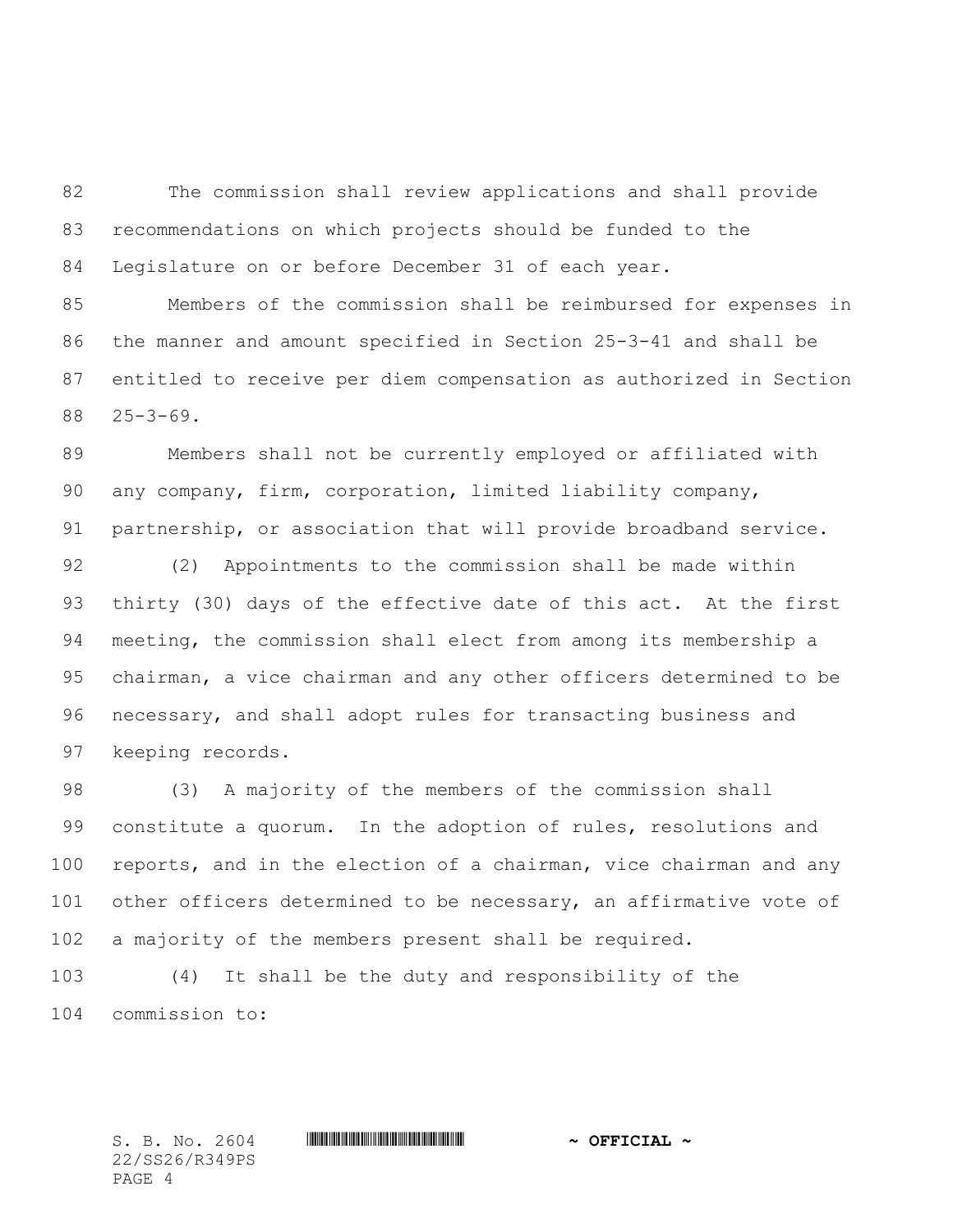(a) Coordinate all broadband expansion efforts on behalf of the state to ensure an effective and efficient use of broadband grant funds;

 (b) If necessary and in accordance with the Administrative Procedures Act develop rules and procedures for federal grant programs and for sub-grantees to receive funds from said federal grants;

 (c) To develop rules and procedures, in accordance with the Administrative Procedures Act to implement a competitive 114 statewide broadband grant program; and

 (d) Coordinate all information provided by broadband service providers. All information provided by a broadband internet access service provider pursuant to this chapter shall be presumed to be confidential, proprietary, and subject to exemption from disclosure under state and federal law and shall not be subject to disclosure except in the form of a map where information that could be used to determine provider-specific information about the network of the broadband services provider is not disclosed. Such provider-specific information shall not be released to any person without express written permission of the submitting broadband internet access services provider. In no instance shall a broadband provider be required to provide any data beyond that which it is required to provide to the Federal Communications Commission pursuant to 47 USC Section 641 et seq.

22/SS26/R349PS PAGE 5

S. B. No. 2604 **\*\*\* IN ANDER AND AND AN ASSEMBLE A ~ OFFICIAL ~**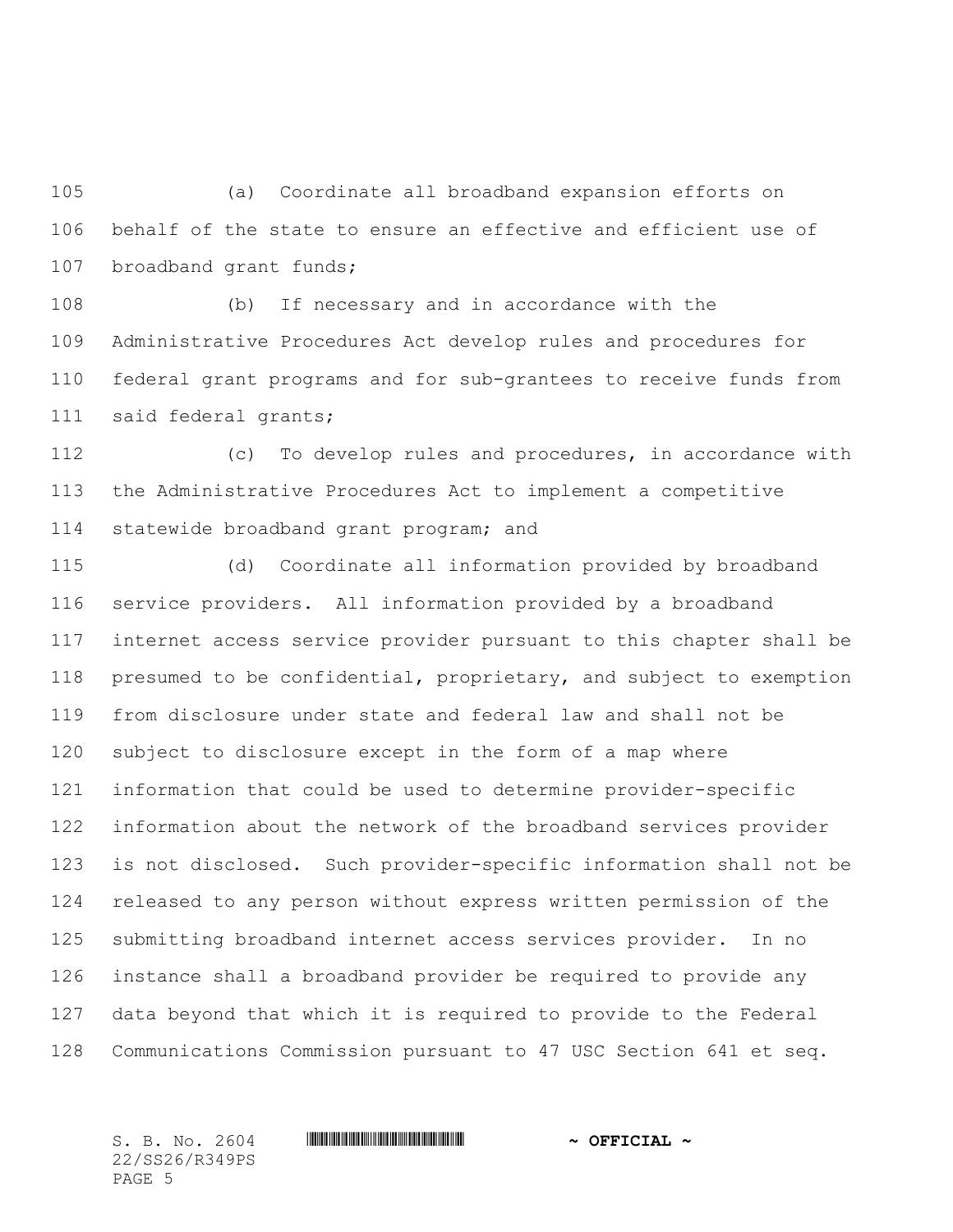(5) As may be requested by the commission, the Public Utilities Staff shall provide the staff and other support necessary for the commission to perform its duties. The commission shall also have the ability to employ staff and/or consultants as they deem appropriate.

 (6) It shall be the duty and responsibility of the Public Utilities Staff and other support staff employed by the commission to:

 (a) Work in conjunction with the Governor to apply for and to receive federal grants or funds, including, but not limited to, Coronavirus Capital Projects Fund established by Section 604 of the Social Security Act, as added by Section 9901 of the American Rescue Plan Act of 2021, and the Broadband Equity, Access and Deployment Program established by the Infrastructure 143 Investment and Jobs Act; and

 (b) Work in conjunction with the Mississippi Broadband Expansion Commission as established by this act.

 (7) To effectuate the purposes of this act, any department, division, board, bureau, committee, institution or agency of the state, or any political subdivision thereof, shall, at the request 149 of the chairman of the commission, provide the facilities, assistance, information and data needed to enable the commission to carry out its duties.

 (8) There is hereby created within the State Treasury the "Mississippi Broadband Expansion Fund" for the purposes of the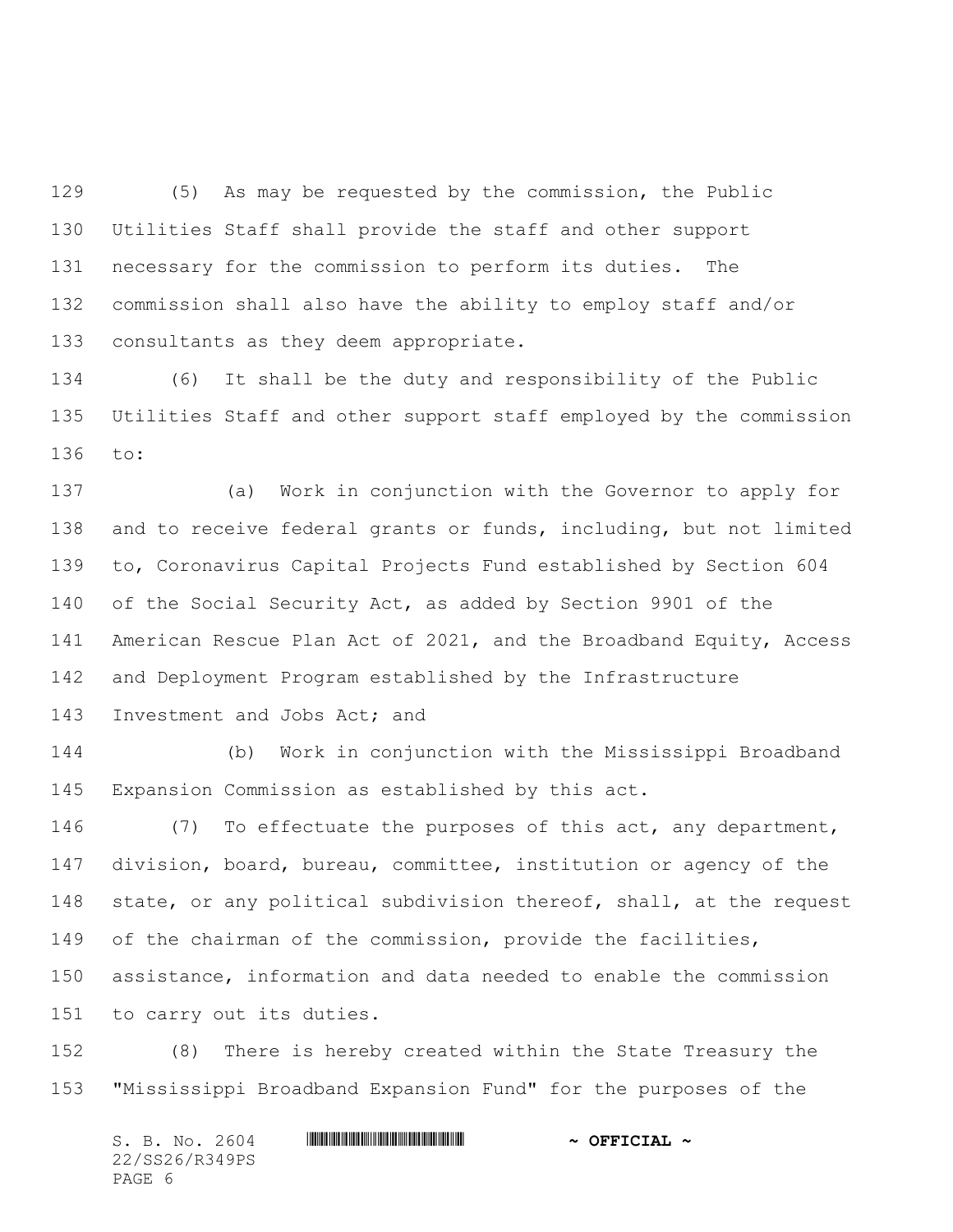expansion of broadband in unserved and underserved areas. The fund shall consist of all monies designated, accepted, or appropriated by the State of Mississippi for broadband deployment; all monies received from the federal government awarded to or allocated by the state for broadband deployment; and donations, gifts, and monies received from any other source, included transfers from other funds or accounts. Disbursements from the fund shall be in accordance with Section 5 of this act.

 **SECTION 4.** In making its recommendations, the commission shall consider the following:

 (a) Funds for the grant program shall only be used by applicants for projects that exclusively extend broadband service into unserved or underserved areas in this state; and

 (b) Federal funds shall be spent in accordance with federal rules and regulations, which shall govern in the case of any inconsistency.

 **SECTION 5.** The criteria for recommending to the Legislature an appropriation of funds shall include the following:

 (a) The applicant's experience and financial wherewithal to deploy, operate and manage the proposed project and broadband service offerings, including evidence of the applicant's 175 successful operations of broadband services to retail end users;

 (b) The readiness to build, operate and maintain the project;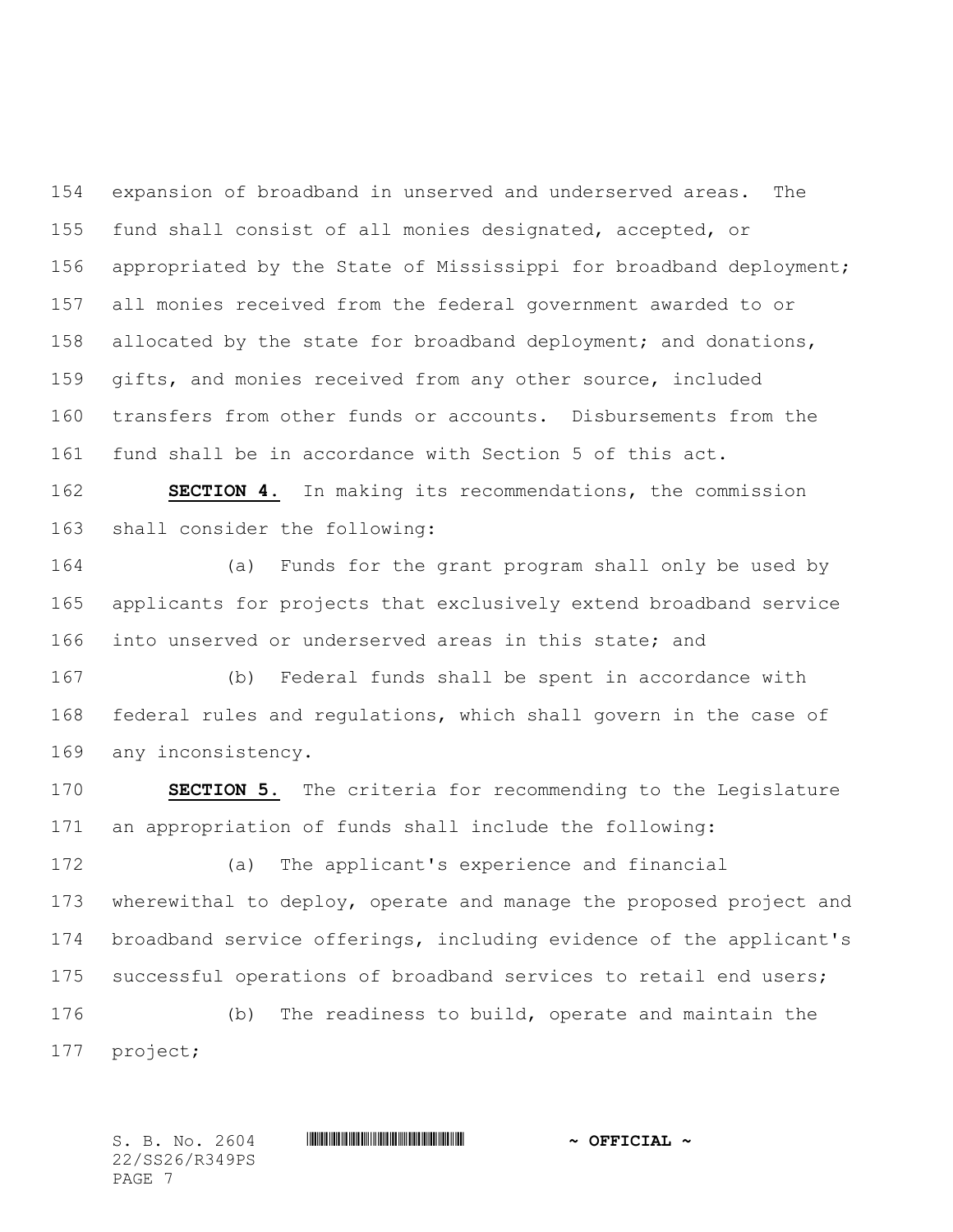(c) Projects that will deploy broadband service to the most unserved or underserved areas for the lowest grant amount per location;

 (d) The scalability of the proposed project network to support the deployment of higher broadband speeds over time;

 (e) The likelihood that the unserved or underserved area will not be served with broadband service without state grant funding;

 (f) The applicant's ability to demonstrate the community's support for the project and a collaborated plan to leverage broadband services for community needs and economic development, such as rural development, education, tourism, new investment, or business attraction or retention;

 (g) The commission shall grant a preference for those applications seeking to deploy and provide broadband services to areas in which there is currently no fixed terrestrial internet access service available; and

 (h) The commission shall not discriminate or give any preferences to applications on the basis of the type of technology proposed by any applicant to be used to provide broadband services so long as the technology proposed meets the federal guidelines.

 **SECTION 6.** Within ninety (90) days after the commission is appointed and after notice and opportunity to comment, the commission shall establish and publish on its website its criteria

S. B. No. 2604 **\*\*\* IN ANDER AND AND AN ASSEMBLE A ~ OFFICIAL ~** 22/SS26/R349PS PAGE 8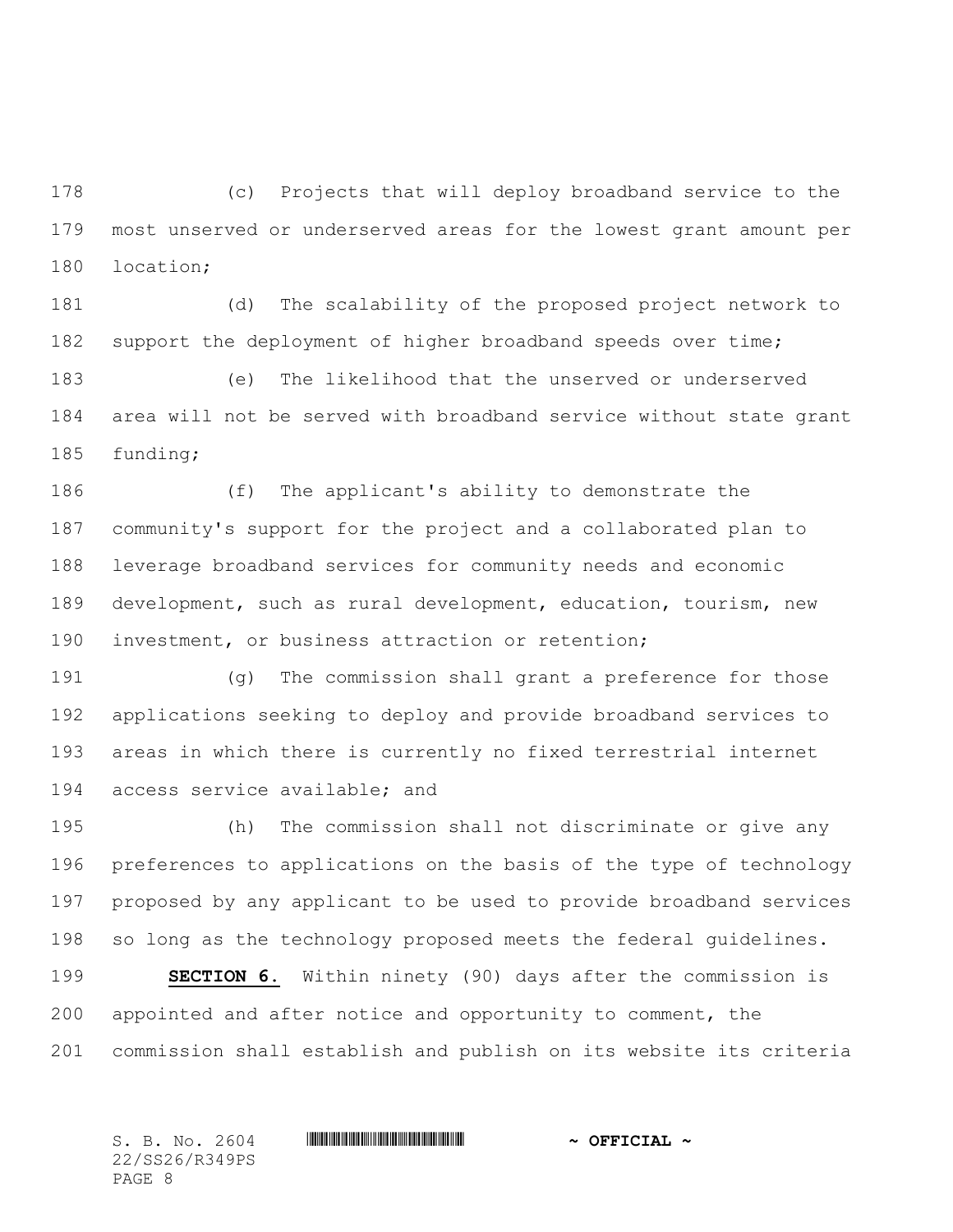for competitively scoring applications. Specific criteria to be considered when weighing or scoring an application are as follows:

 (a) The size and scope of the unserved or underserved area to be deployed;

 (b) The criteria outlined in Section 5 of this act; and (c) The broadband service speed thresholds proposed in the application and the scalability of the broadband service network infrastructure proposed to be deployed to provide broadband service to households and businesses.

 **SECTION 7.** (1) An applicant for funding under this act shall provide the following information at a minimum on the application:

 (a) The location of the project by use of a shapefile (b) The kind and amount of broadband infrastructure to be deployed for the project, including the amount the applicant intends to invest in the project from private funds;

 (c) Evidence regarding the unserved or underserved nature of the community in which the project is to be located;

 (d) The number of households that will have access to broadband service as a result of the project, or whose internet access service will be upgraded to broadband service as a result of the project;

 (e) The significant community institutions that will benefit from the proposed project;

S. B. No. 2604 **\*\*\* IN ANDER AND AND AN ASSEMBLE A ~ OFFICIAL ~** 22/SS26/R349PS PAGE 9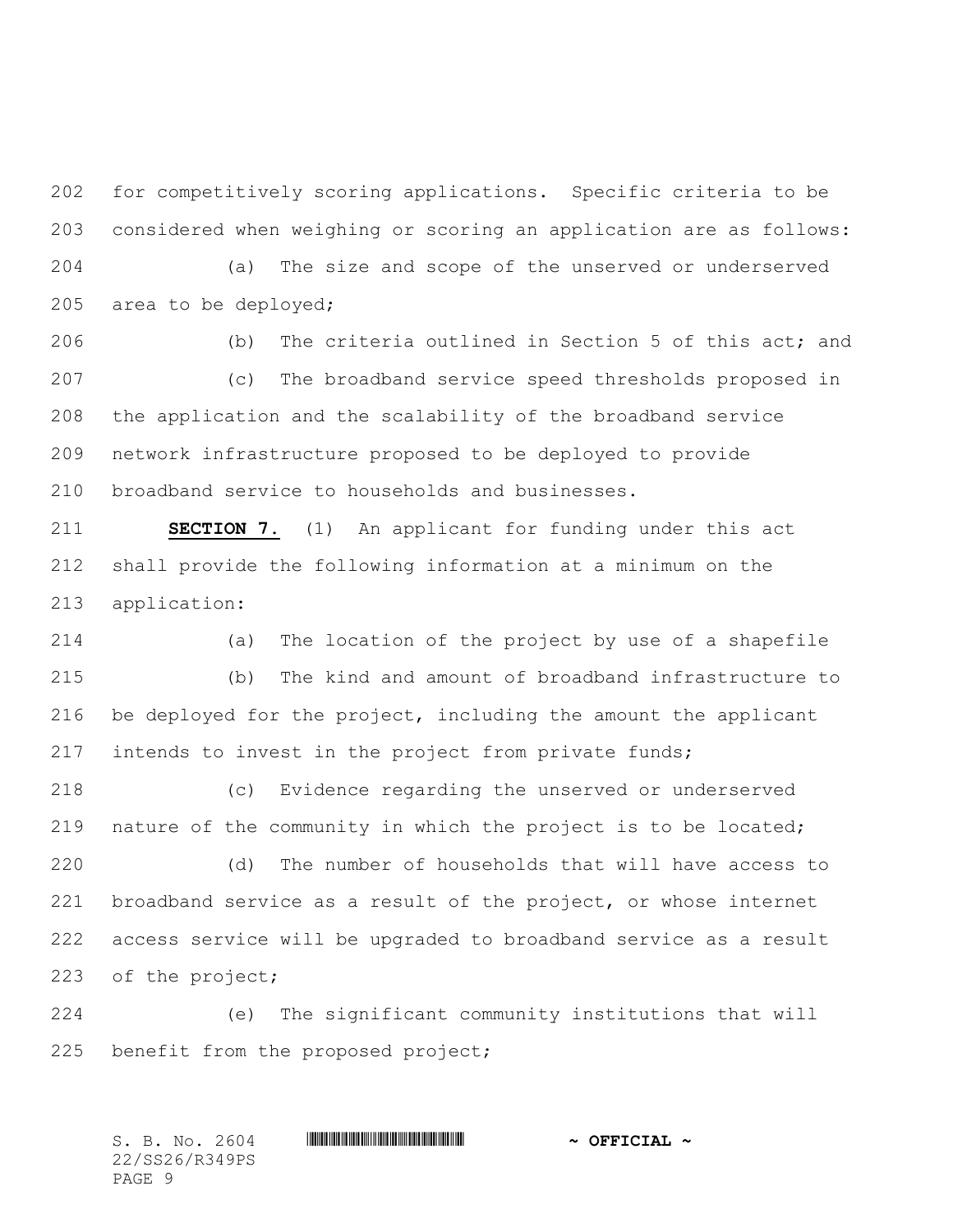(f) Evidence of community support for the project with a narrative on the impact that the investment will have on community and economic development efforts in the area;

 (g) The total cost of the project and a detailed budget and schedule for the project, including the submission of a business plan that provides for the use of funds provided under this act. Funds shall not be used to support the operational expenses of the network or to subsidize any other service provided 234 by the applicant; and

 (h) The broadband service provider's experience and financial capabilities.

 (2) After scoring and considering all applications, the commission shall make its preliminary recommendations. Within thirty (30) days after the preliminary recommendations have been made, the commission shall publish on its website the applications, the proposed geographic broadband service area illustrated by a shapefile, and the proposed broadband service speeds for each application that receives a recommendation.

 (3) Within thirty (30) days from the date the preliminary recommendations are published on the commission's website, the commission shall accept comments or objections concerning each application. The commission shall consider all comments or objections received and investigate them as needed, in deciding whether an applicant is eligible for a final recommendation. If an objection submitted by a provider contains information that

22/SS26/R349PS PAGE 10

 $S. B. No. 2604$  **. Suppose the set of the set of**  $\sim$  **OFFICIAL**  $\sim$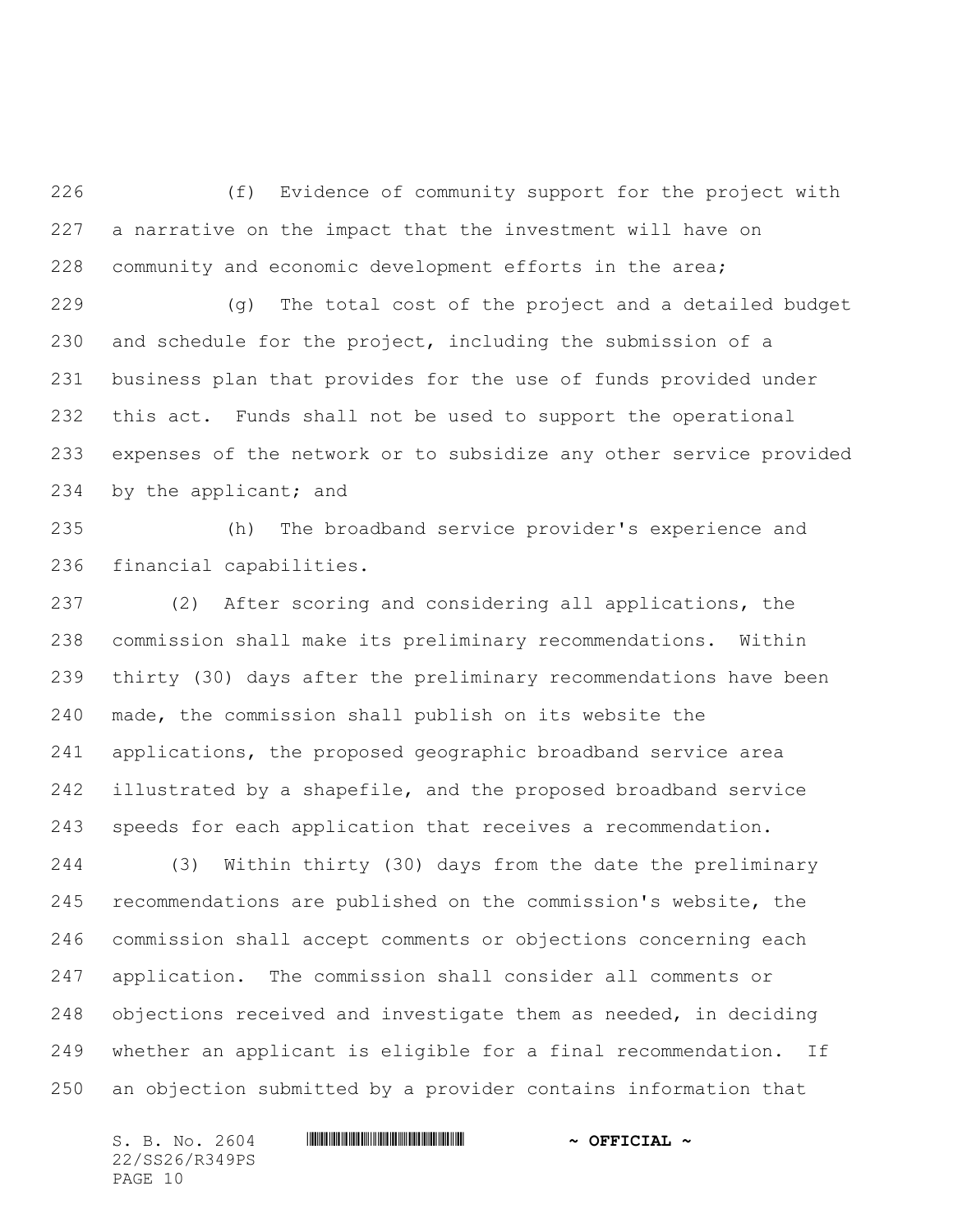requires an investigation and the objection is found to be inaccurate, the provider shall reimburse the commission for the cost of verifying the information.

 (4) The commission shall not recommend to the Legislature an applicant if verifiable information is made available that shows the proposed project includes an area where construction of a network to provide broadband service is underway, and the construction is scheduled to be completed within one (1) year after the date of the application.

 (5) An applicant's or challenging party's trade secrets, financial information, and proprietary information submitted under this act as part of an application or challenge are exempt from disclosure under the Mississippi Public Records Act, Section 25-61-1 et seq.

 (6) After considering all comments or objections and investigating them as needed, the commission shall report on or before December 31 of each year, to the Legislature with its final recommendations of applicants that should be funded.

 **SECTION 8.** In the event federal rules or guidelines require funds to be expended before the Legislature meets on the Tuesday after the first Monday of January 2023, and such requirement is certified by the Executive Director of the Public Utilities Staff, the commission shall be authorized to expend funds from the Mississippi Broadband Expansion Fund and shall notify the Lieutenant Governor, the Speaker of the House of Representatives,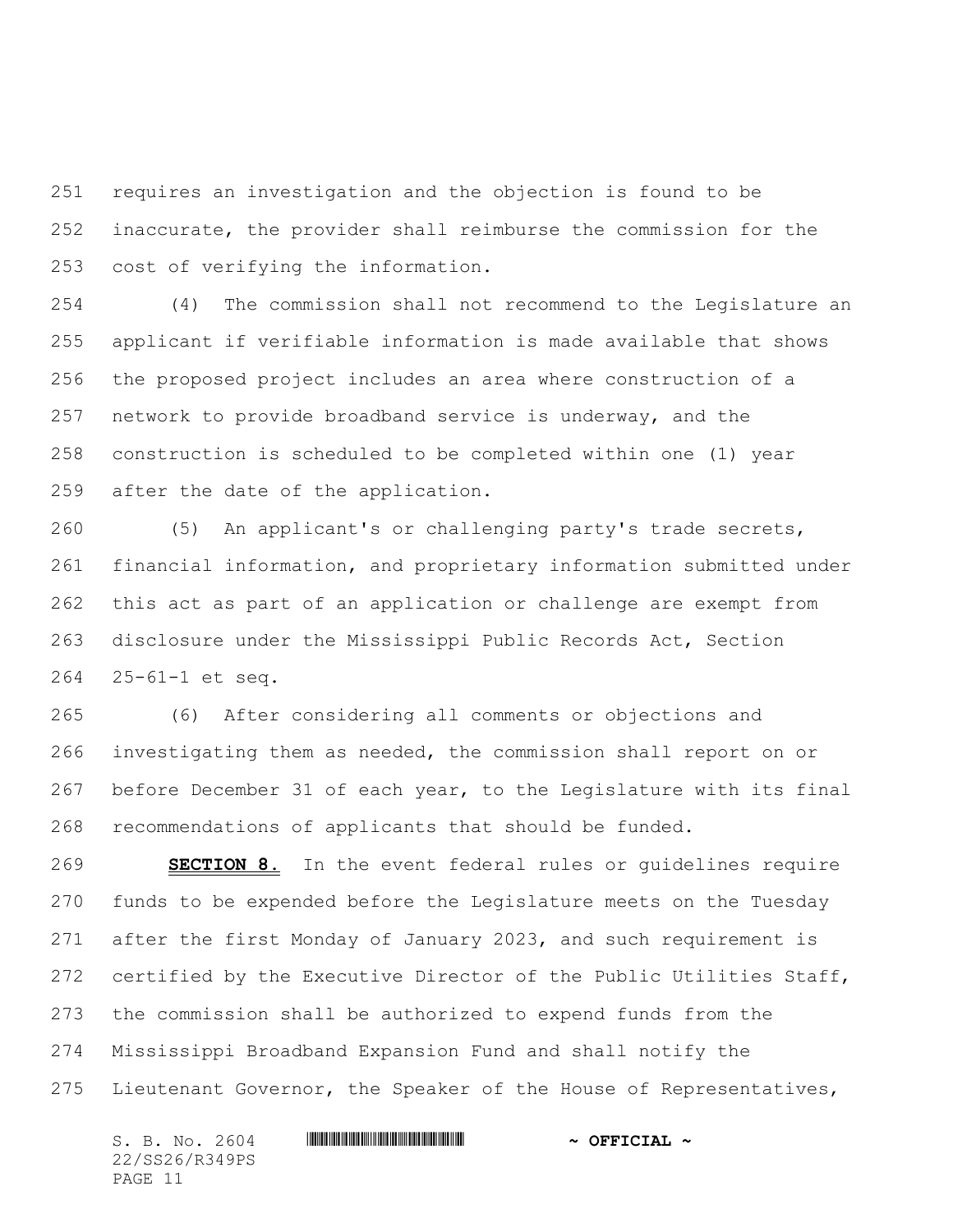and the Legislative Budget Office of such expenditures prior to their distribution.

 **SECTION 9.** Section 31-3-1, Mississippi Code of 1972, is amended as follows:

 31-3-1. The following words, as used in this chapter, shall have the meanings specified below:

 "Board": The State Board of Contractors created under this chapter.

 "Contractor": Any person contracting or undertaking as prime contractor, subcontractor or sub-subcontractor of any tier to do any erection, building, construction, reconstruction, demolition, repair, maintenance or related work on any public or private project; however, "contractor" shall not include any owner of a dwelling or other structure to be constructed, altered, repaired or improved and not for sale, lease, public use or assembly, or any person duly permitted by the Mississippi State Oil and Gas Board, pursuant to Section 53-3-11, Mississippi Code of 1972, to 293 conduct operations within the state, and acting pursuant to said permit. It is further provided that nothing herein shall apply to:

 (a) Any contract or undertaking on a public or private project by a prime contractor, subcontractor or sub-subcontractor of any tier involving erection, building, construction, reconstruction, repair, maintenance or related work where such

22/SS26/R349PS PAGE 12

## S. B. No. 2604 **\*\*\* IN ANDER AND AND AN ASSEMBLE A ~ OFFICIAL ~**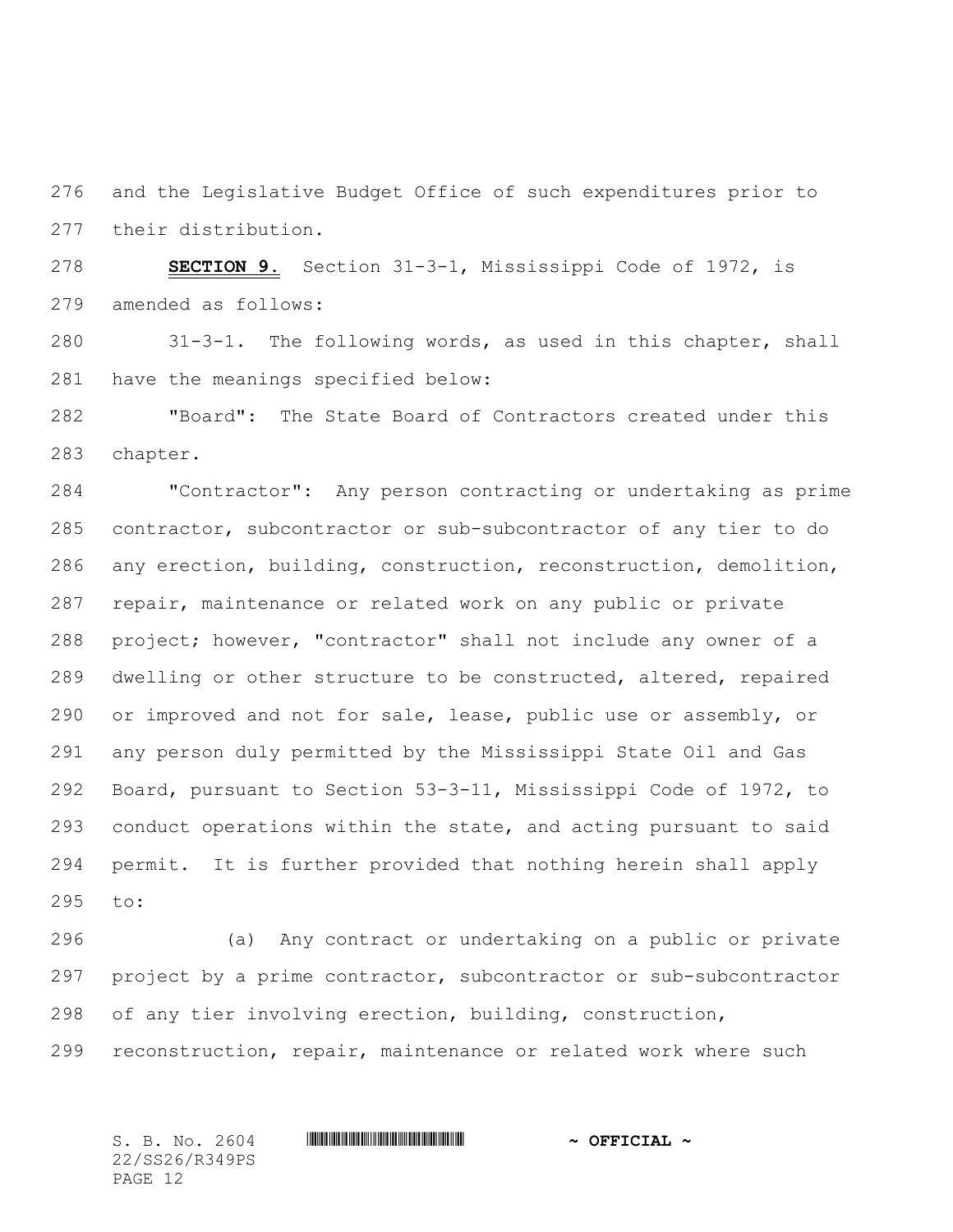contract, subcontract or undertaking is less than Fifty Thousand Dollars (\$50,000.00);

 (b) Highway construction, highway bridges, overpasses and any other project incidental to the construction of highways which are designated as federal aid projects and in which federal funds are involved;

 (c) A residential project to be occupied by fifty (50) 307 or fewer families and not more than three (3) stories in height;

 (d) A residential subdivision where the contractor is developing either single-family or multifamily lots;

 (e) A new commercial construction project not exceeding seventy-five hundred (7500) square feet and not more than two (2) stories in height undertaken by an individual or entity licensed under the provisions of Section 73-59-1 et seq.;

 (f) Erection of a microwave tower built for the purpose of telecommunication transmissions;

 (g) Any contract or undertaking on a public project by a prime contractor, subcontractor or sub-subcontractor of any tier involving the construction, reconstruction, repair or maintenance of fire protection systems where such contract, subcontract or undertaking is less than Five Thousand Dollars (\$5,000.00);

 (h) Any contract or undertaking on a private project by a prime contractor, subcontractor or sub-subcontractor of any tier involving the construction, reconstruction, repair or maintenance

S. B. No. 2604 **\*\*\* IN ANDER AND AND AN ASSEMBLE A ~ OFFICIAL ~** 22/SS26/R349PS PAGE 13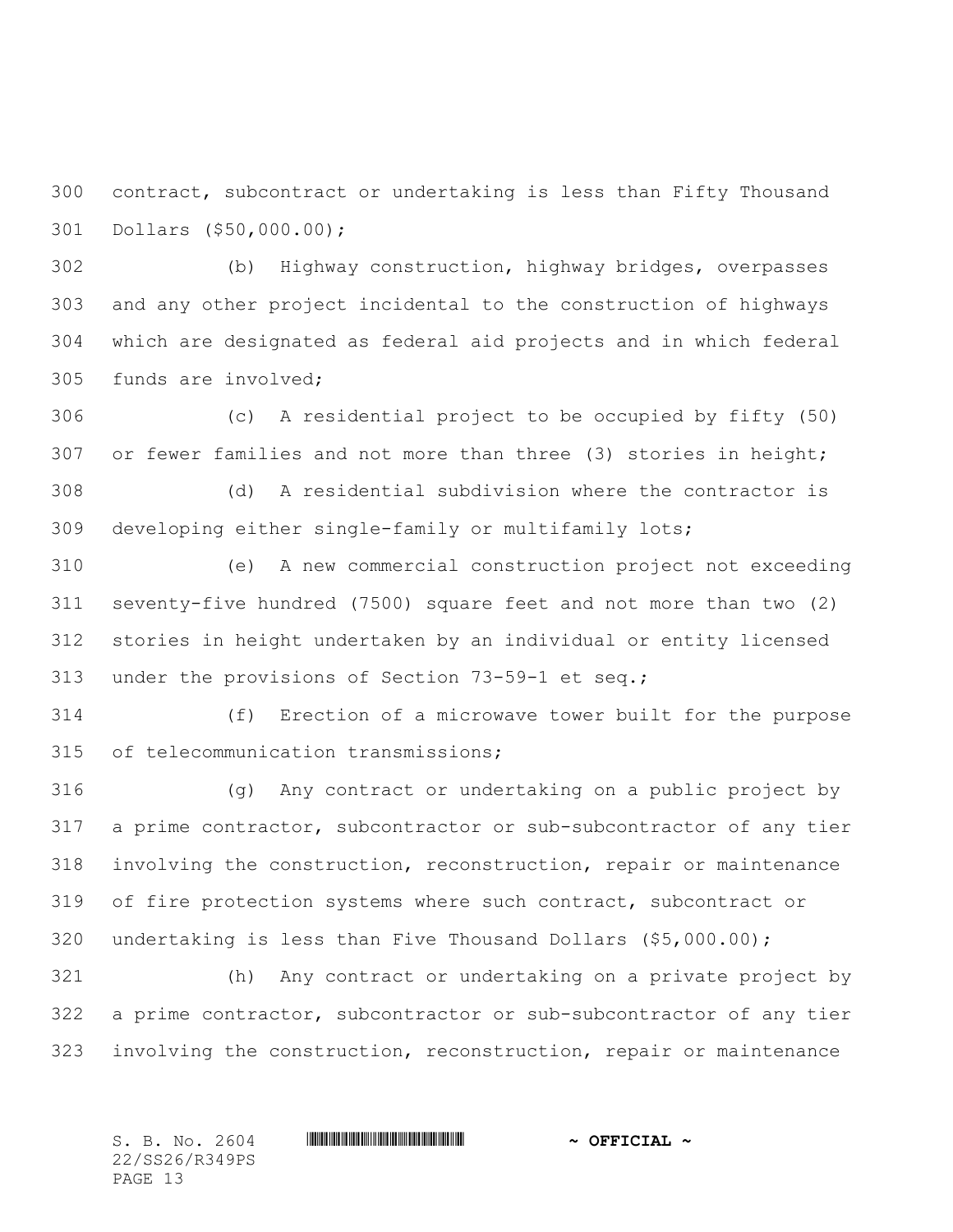of fire protection systems where such contract, subcontract or undertaking is less than Ten Thousand Dollars (\$10,000.00);

 (i) Any contract or undertaking on a private or public project by a prime contractor, subcontractor or sub-subcontractor of any tier involving the construction, reconstruction, repair or maintenance of technically specialized installations if performed by a Mississippi contractor who has been in the business of installing fire protection sprinkler systems on or before July 1, 2000; **\* \* \***

 (j) Any contractor undertaking to build, construct, reconstruct, repair, demolish, perform maintenance on, or other related work, whether on the surface or subsurface, on oil or gas wells, pipelines, processing plants, or treatment facilities or other structures of facilities. Nothing herein shall be construed to limit the application or effect of Section 31-5-41 **\* \* \***; or

 (k) Any contract or undertaking by a subcontractor or sub-subcontractor of any tier involving the construction and other related work required by a licensed prime contractor in the buildout and expansion of broadband infrastructure.

 "Certificate of responsibility": A certificate numbered and held by a contractor issued by the board under the provisions of this chapter after payment of the special privilege license tax therefor levied under this chapter.

 "Person": Any person, firm, corporation, joint venture or partnership, association or other type of business entity.

S. B. No. 2604 **\*\*\* ASSEMBLE ASSESSED ASSESSED ASSESSED ASSESSED ASSESSED ASSESSED ASSESSED ASSESSED ASSESSED ASSESSED ASSESSED ASSESSED AND <b>ASSESSED ASSESSED ASSESSED ASSESSED ASSESSED** AND **ASSESSED ASSESSED ASSESSED AS** 22/SS26/R349PS PAGE 14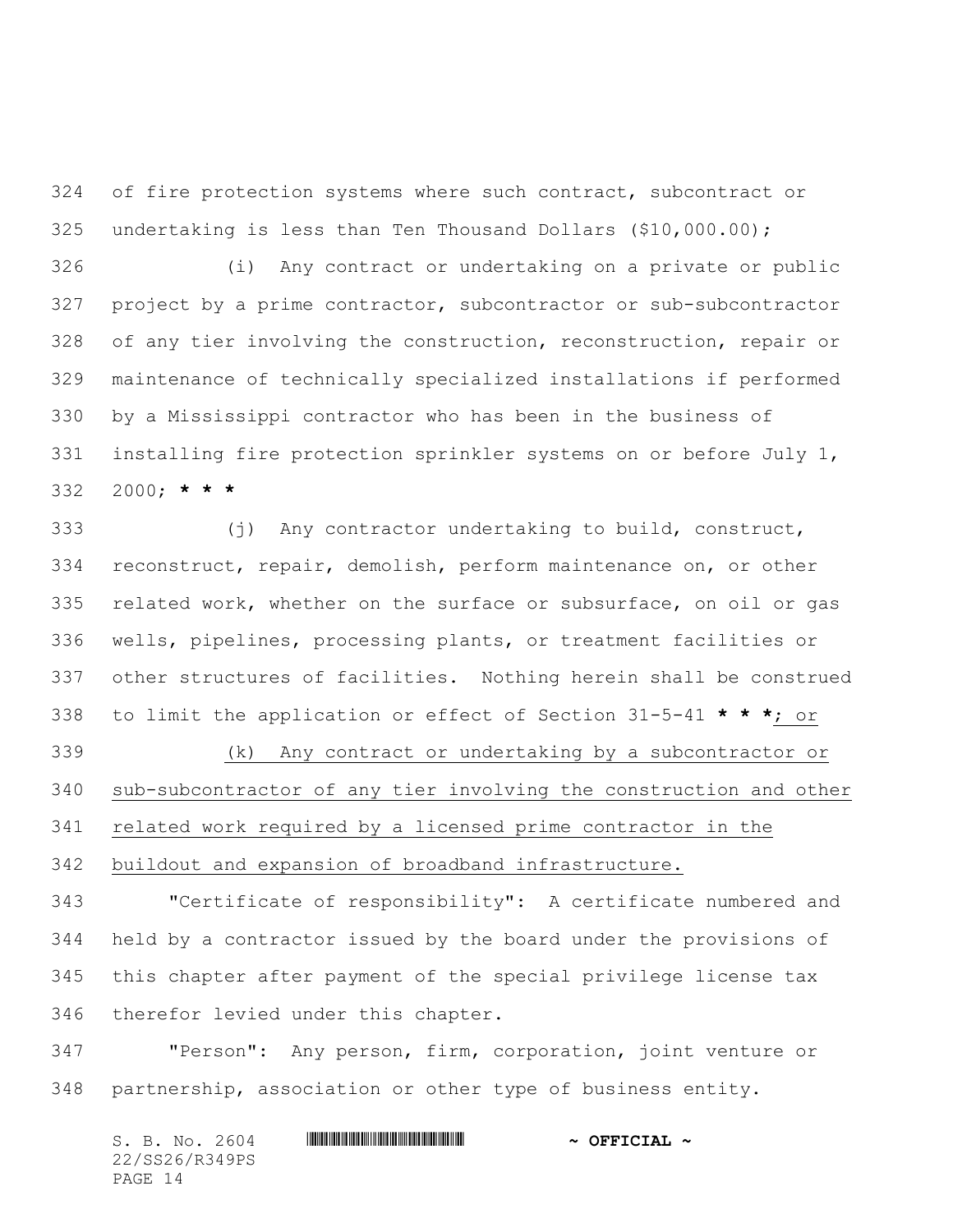"Private project": Any project for erection, building, construction, reconstruction, repair, maintenance or related work which is not funded in whole or in part with public funds.

 "Public agency": Any board, commission, council or agency of the State of Mississippi or any district, county or municipality thereof, including school, hospital, airport and all other types of governing agencies created by or operating under the laws of this state.

 "Public funds": Monies of public agencies, whether obtained from taxation, donation or otherwise; or monies being expended by public agencies for the purposes for which such public agencies exist.

 "Public project": Any project for erection, building, construction, reconstruction, repair, maintenance or related work which is funded in whole or in part with public funds.

 **SECTION 10.** The following shall be codified as Section 21-27-79, Mississippi Code of 1972:

 21-27-79. (1) Any municipally-owned electric utility created under this chapter which has more than one-third (1/3) of its service area located outside the corporate boundaries of the municipality shall have the same powers as are granted to an electric cooperative by the Mississippi Broadband Enabling Act, Section 77-17-1 et seq.

 (2) If more than one-fifth (1/5) of the land area of a municipal school district is located in the territory served by a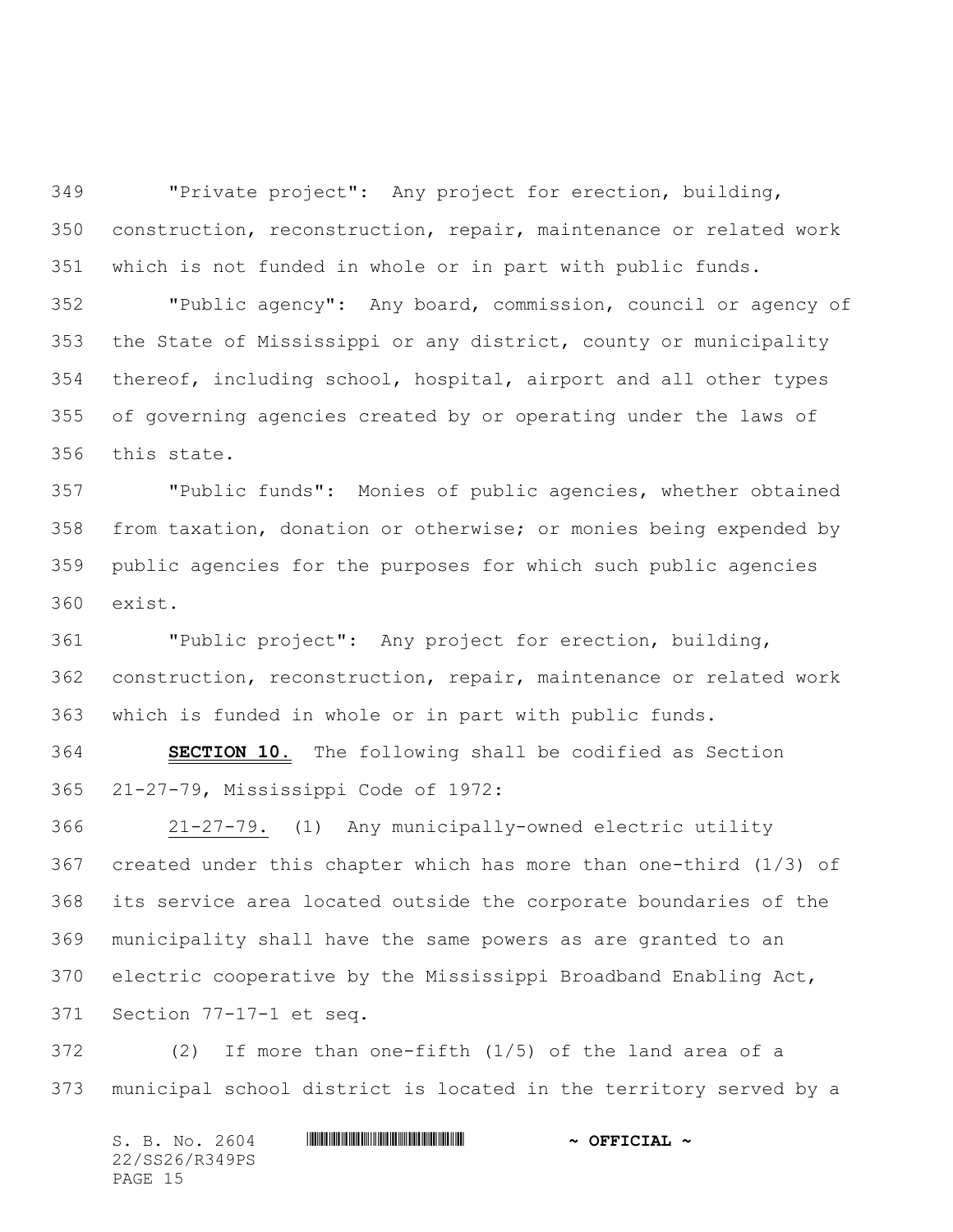municipally-owned electric utility described in subsection (1) of this section, then the electric utility owned by the municipality in which the central office of that school district is located shall have the same powers as are granted to an electric cooperative by the Mississippi Broadband Enabling Act, Section 77-17-1 et seq.

 **SECTION 11.** Section 17-13-5, Mississippi Code of 1972, is amended as follows:

 17-13-5. For the purpose of this chapter, the following words shall be defined as herein provided unless the context requires otherwise:

 (a) "Local governmental unit" shall mean any county, any incorporated city, town or village, any school district, any utility district, any community college, any institution of higher learning, any municipal airport authority or regional airport authority in the state, any local tourism commission in the state or any public improvement district created under the Public Improvement District Act. For the purposes of this chapter, the term "local governmental unit" includes a municipally-owned electric utility system described in Section 21-27-79 for the purpose authorized in that section.

 (b) "Governing authority" shall mean the board of supervisors of any county, board of trustees of any school district or community college whether elective or appointive, the governing board of any city, town or village, the board of

S. B. No. 2604 **\*\*\* ASSEMBLE ASSESSED ASSESSED ASSESSED ASSESSED ASSESSED ASSESSED ASSESSED ASSESSED ASSESSED ASSESSED ASSESSED ASSESSED AND <b>ASSESSED ASSESSED ASSESSED ASSESSED ASSESSED** AND **ASSESSED ASSESSED ASSESSED AS** 22/SS26/R349PS PAGE 16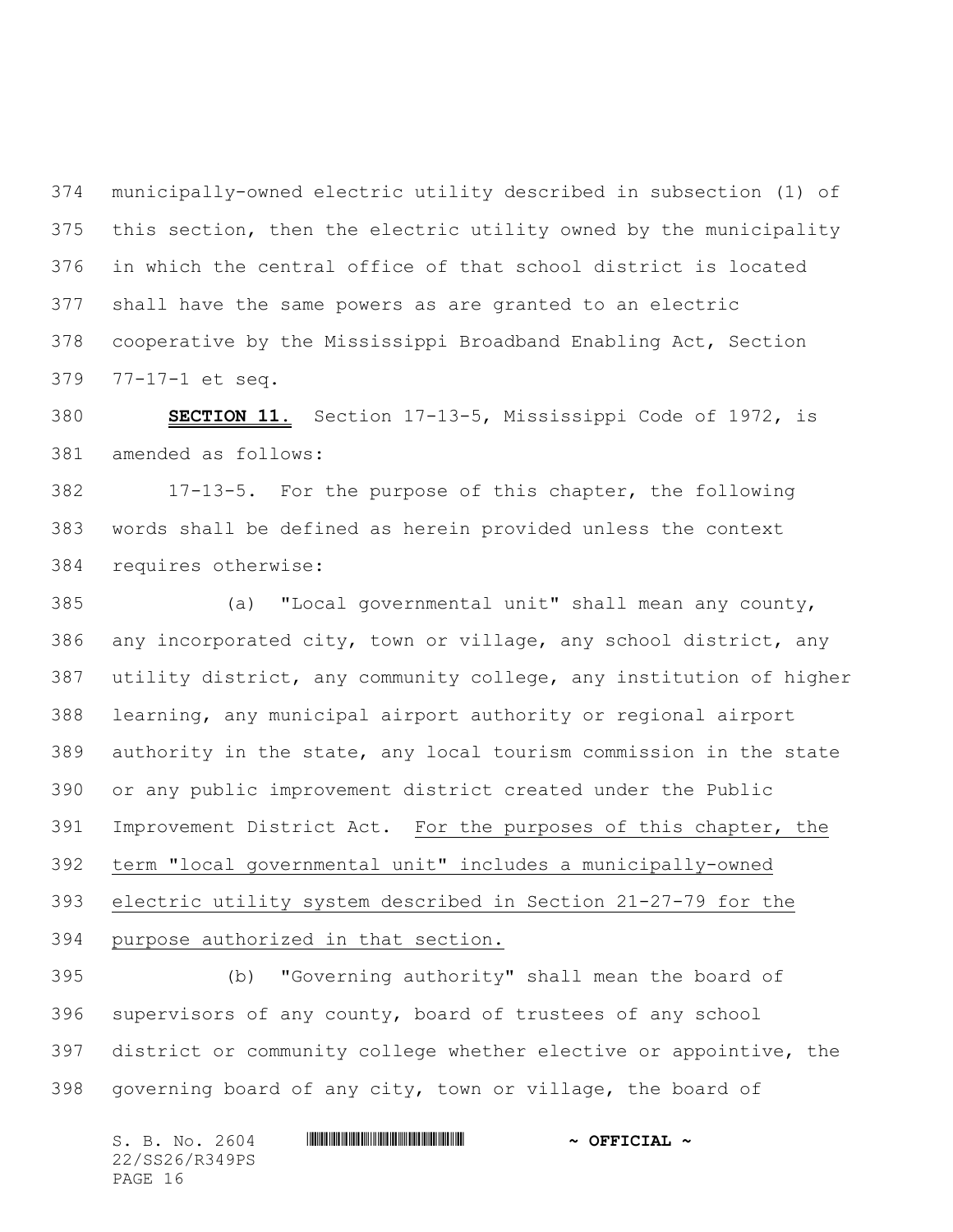commissioners of a utility district, the Board of Trustees of State Institutions of Higher Learning, the commissioners of a municipal airport authority or regional airport authority, the commission of a local tourism commission or the board of directors of any public improvement district created under the Public Improvement District Act.

 **SECTION 12.** Section 77-17-3, Mississippi Code of 1972, is amended as follows:

 77-17-3. As used in this chapter, the following terms shall have the following meanings unless the context clearly indicates otherwise:

 (a) "Broadband affiliate" or "affiliate" means any entity that is (i) wholly or partially owned by an electric cooperative, and (ii) formed to own or operate a broadband system or provide broadband services.

 (b) "Broadband service provider" means an entity that provides broadband services to others on a wholesale basis or to **\* \* \*** end-user customers on a retail basis.

 (c) "Broadband operator" means a broadband service provider that owns or operates a broadband system on an electric cooperative's electric delivery system with the electric cooperative's consent.

 (d) "Broadband services" means any service that consists of or includes the provision of or connectivity to a high-speed, high-capacity transmission medium that can carry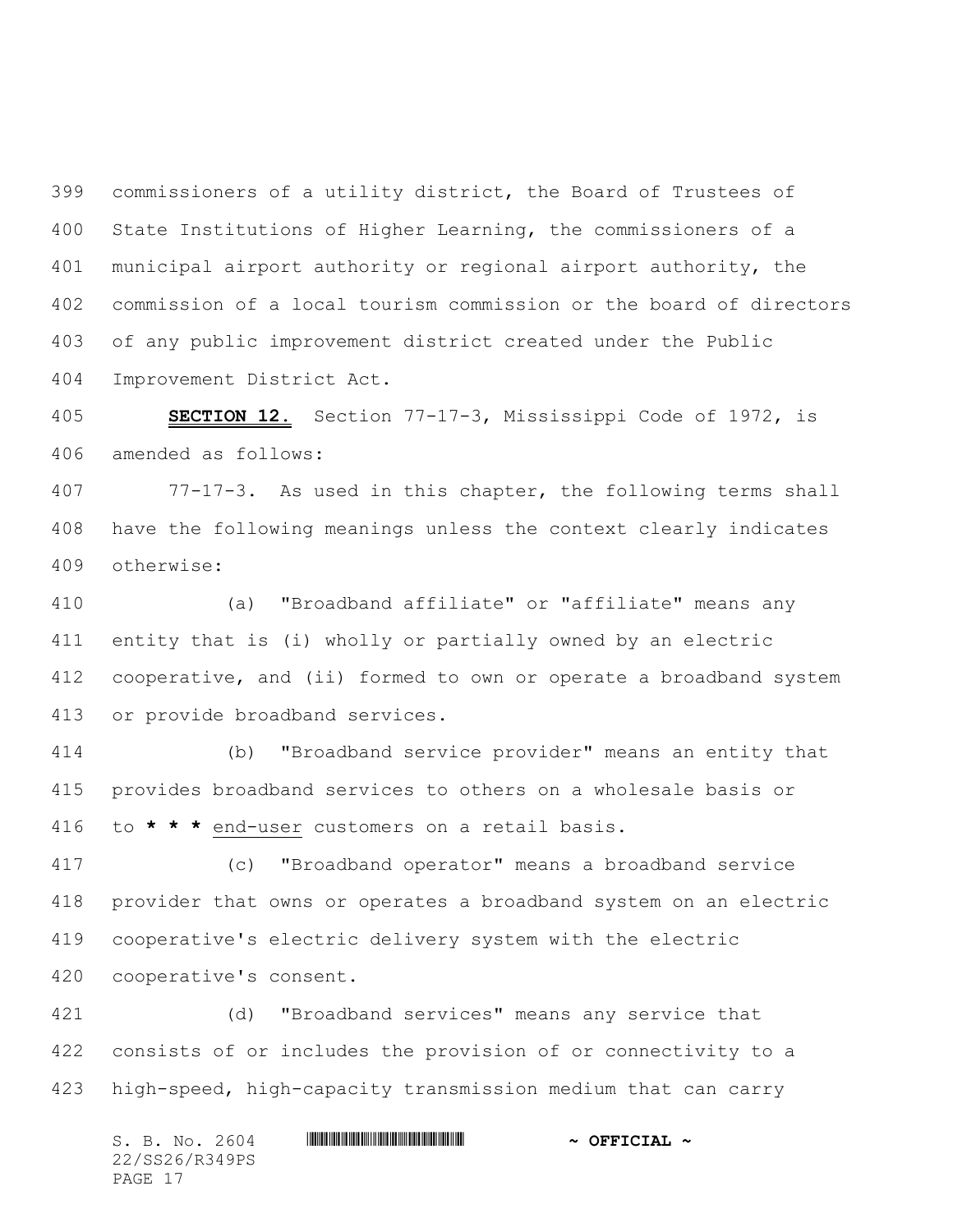signals from or to multiple sources and that either: (i) is used to provide access to the internet, or (ii) provides computer processing, information storage, information content or protocol conversion, including any service applications or information service provided over such high-speed access service. As used herein, "broadband services" also includes video services, Voice over Internet Protocol services, any wireless services, and internet protocol-enabled services.

 (e) "Broadband system" means the fiber, cables, materials, equipment and other facilities that are used or useful for the provision of broadband services.

 (f) "Electric delivery system" means the poles, lines, 436 fiber, cables, broadband system, materials, equipment, easements and other facilities or properties used by an electric cooperative to deliver or facilitate the delivery, sale or use of electric energy.

 (g) "Electric cooperative" means an electric power association formed or operating under Sections 77-5-201, et seq. 442 For the purposes of this chapter, the term "electric cooperative" includes a municipally-owned electric utility system described in Section 21-27-79.

 (h) "Internet protocol-enabled services" means any service, capability, functionality or application provided using internet protocol, or any successor protocol, that enables an end user to send or receive a communication in internet protocol